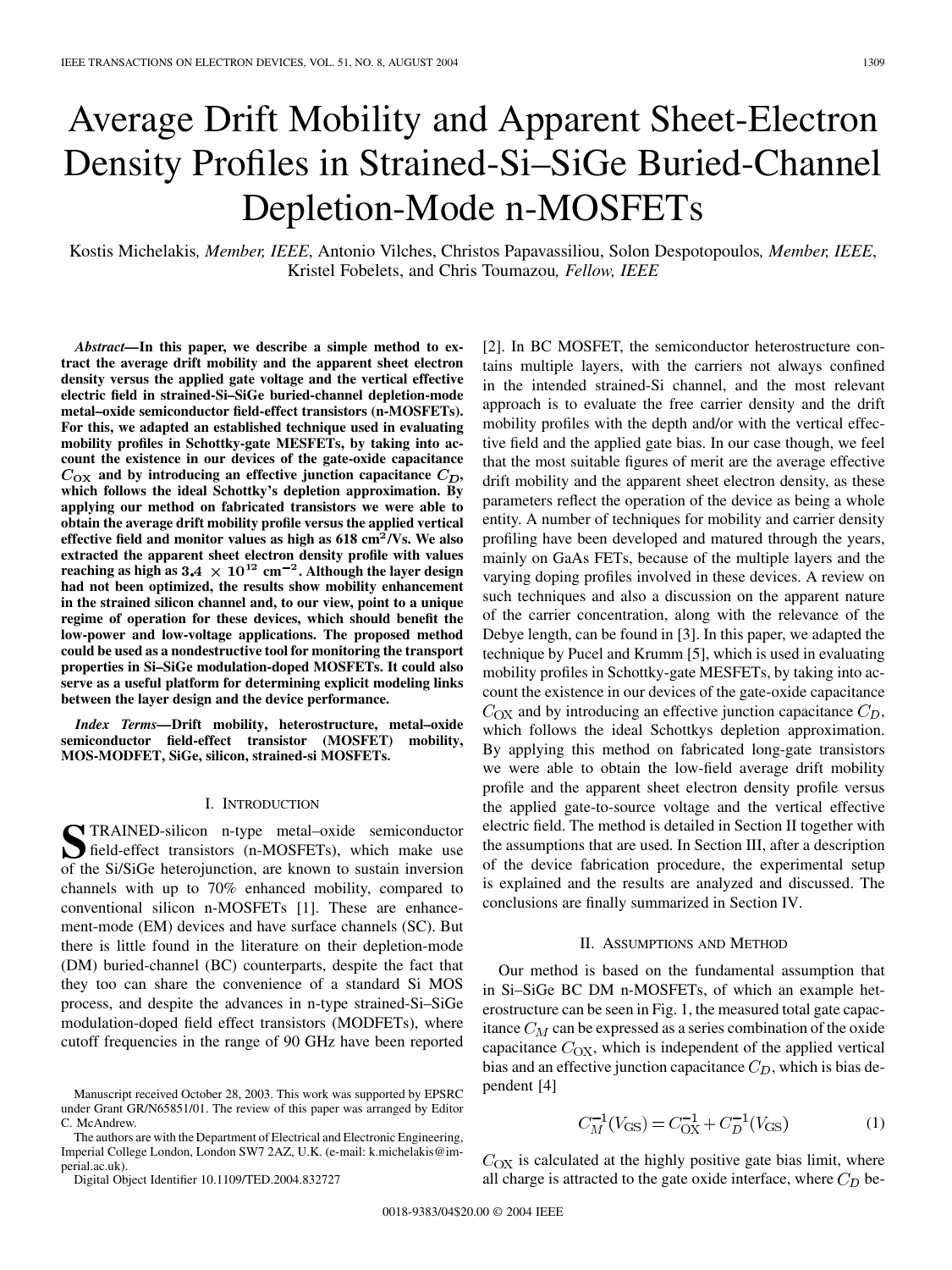| Thick.              | Layer | Ge              | Doping                              | Description         |
|---------------------|-------|-----------------|-------------------------------------|---------------------|
| пm                  |       | ℅               | x 10 <sup>17</sup> cm <sup>-3</sup> |                     |
| 10                  | Si    | 0               | 0                                   | cap layer           |
| 10                  | SiGe  | 30              | $n = 10$                            | donor layer         |
| 5                   | SiGe  | 30              | 0                                   | spacer layer        |
| 8                   | Si    | 0               | 0                                   | strained channel    |
| 100                 | SiGe  | 30              | 0                                   | spacer layer        |
| 100                 | SiGe  | 30              | $p = 0.5$                           |                     |
| 1000                | SiGe  | 30              | $p = 5$                             | virtual substrate   |
| 1000                |       | $SiGe$ $0 - 32$ | p = 5                               | graded buffer layer |
| p-type Si substrate |       |                 |                                     |                     |



Fig. 2. Measured drain–source current and the corresponding transconductance in the linear region ( $V_{\text{DS}} = 0.1$  V). The threshold voltage Fig. 2.<br>transcondu<br>is  $-1.2$  V.

Fig. 1. Si–SiGe layer structure. The cap layer is used up to form the gate oxide. The shown parameters are nominal values.

comes infinite and  $C_{OX}$  equals the total measured capacitance. From (1) we get

$$
C_D(V_{\rm GS}) = \left[1 - \frac{C_M(V_{\rm GS})}{C_{\rm OX}}\right]^{-1} C_M(V_{\rm GS}).\tag{2}
$$

The introduced effective capacitance  $C_D$  is assumed to be an ideal junction capacitance, which follows Schottkys depletion approximation (i.e., the Debye length is equal to zero) and involves all active layers contained between the gate oxide and the virtual substrate. In this respect, the physical location of the upper plate of  $C_D$  is fixed at the interface between the gate-oxide and the semiconductor. On the other hand, the site of the lower electrode of  $C_D$  is variable and depends on  $V_{\rm GS}$  or, equivalently, on the vertical electric field. The departure from the ideal depletion approximation suggests that, for a given vertical electric field value, the physical location of the lower plate is uncertain by several Debye lengths, but we overcome this by abandoning the conventional profiling with depth and rather deal with the magnitude of  $C_D$  versus the applied gate-source bias. This is equivalent to adopting the apparent nature of the profiled carrier concentration [\[3](#page-4-0)]. We consider that this is a valid assumption as long as the free charge of the device, which is modulated by  $V_{\rm GS}$ , can be turned off. In our measurements this condition is satisfied (see Section III and Fig. 2). The capacitance-voltage measurements can be performed at a frequency of around 1 MHz, as in GaAs FETs, since our transistors are majority-type too. A device with sufficient gate area is required in order for  $C_M$  to be safely detectable by the measuring equipment, and this requirement is only met by long-gate transistors of substantial width.

According to the drift approximation, the transistor drain–source current at low lateral electric field  $E_{\text{eff}} = V_{\text{DS}}/L$ and for a given gate-source bias, is given by

$$
I_{\rm DS}(V_{\rm GS}) = e\mu_D(V_{\rm GS})WN_S(V_{\rm GS})\left(\frac{V_{\rm DS}}{L}\right) \tag{3}
$$

where  $e$  is the electron charge,  $\mu_D$  is the effective low-field drift mobility and  $N<sub>S</sub>$  is the sheet free-electron density. The current  $I_{DS}(V_{GS})$  can be measured experimentally at dc. It is clear from the preceding discussion that both the mobility and the sheet electron density in (3) vary with varying  $V_{\rm GS}$  and the introduction of  $C_D$  enables us to use one of the standard techniques [[3\]](#page-4-0) in order to obtain these profiles. In doing so, we opt for the method proposed by Pucel and Krumm [\[5](#page-4-0)], because it relates the capacitance  $C_D$  and the transconductance  $g_m$  of the transistor for each  $V_{\rm GS}$ 

$$
\mu_D(V_{\rm GS}) = \frac{g_m(V_{\rm GS})L^2}{C_D(V_{\rm GS})V_{\rm DS}}.\tag{4}
$$

The correction terms in (4) have been omitted, since we experimentally deal with large area gates and we assume that the parasitic resistances are negligible compared to the channel resistance. The transconductance at a fixed drain–source voltage can be calculated from

$$
g_m = \frac{dI_{\rm DS}}{dV_{\rm GS}} = g_m(V_{\rm GS})\tag{5}
$$

by using the dc measurement of  $I_{DS}$ , but care has to be taken not to extend the calculations to high gate overdrive, where extra charge injection may occur, not accounted for by (1). Although this puts an upper limit on the voltage range in our extractions, high gate overdrive is not used in DM transistors anyway, as the device parameters deviate from their optimal values.

Having discussed the effective nature of  $C_D$  and the apparent nature of  $N<sub>S</sub>$  under the depletion approximation, it is more than fair to expect that, the effective low-field drift mobility, as extracted via (4), will be an *average* measure of the carrier mobility at the given bias conditions, which will reflect the behavior of the device as a whole entity, at this specific bias point, *in combination* with the corresponding apparent carrier density. Furthermore, for obvious reasons, we have to make sure that both the current–voltage (*I–V*) and the capacitance–voltage (*C–V*) measurements are performed with the same voltage reference. This condition is imposed by the experimental setup, which is described in Section III.

Finally, in order to be able to compare our results with the literature, we have to perform the variable translation from  $V_{\rm GS}$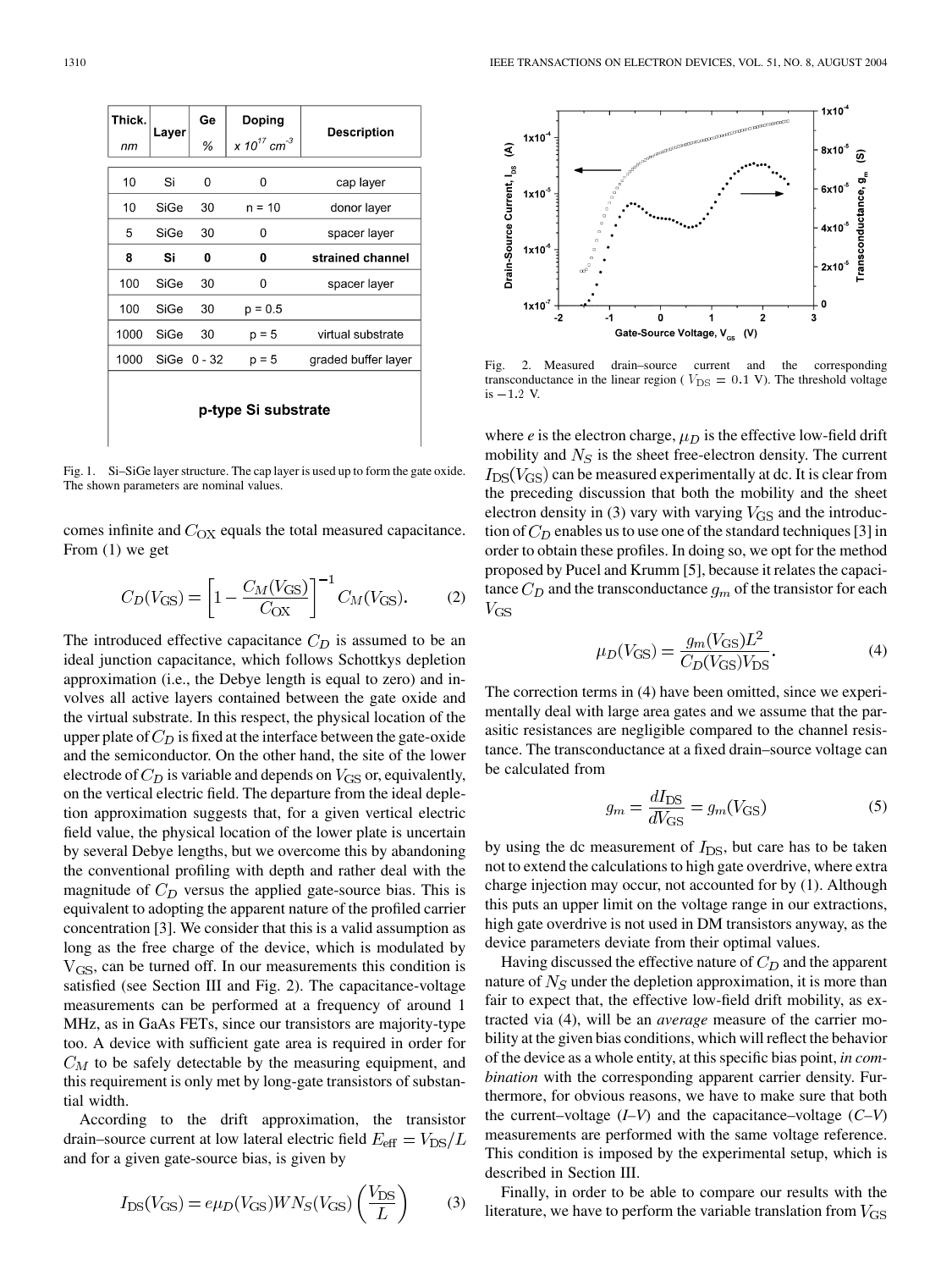to the corresponding vertical effective electric field  $E_{\text{eff}}$ . This is achieved by assuming that the field is induced by the free electron charge, according to

$$
E_{\text{eff}}(V_{\text{GS}}) = \frac{eN_S(V_{\text{GS}})}{\left[\varepsilon_{\text{Si}} + \varepsilon_{\text{SiGe}}\right]/2}
$$
(6)

where  $N_S(V_{\text{GS}})$  is calculated from (3), given the current measurement and the extracted drift mobility from (4). The average value of the permitivities of Si and SiGe appears in the denominator of (6).

#### III. EXPERIMENT, RESULTS AND DISCUSSION

#### *A. Device Fabrication Technology*

The transistors were fabricated with the semiconductor structure of Fig. 1. The layer growth was performed by Qinetiq [\[6](#page-4-0)], using molecular beam epitaxy (MBE) on silicon and employing the SiGe *virtual substrate* approach [\[7](#page-4-0)]: The initial material was a high-resistivity p-type Si substrate. First, a graded-composition SiGe layer was deposited, followed by a relaxed p-type  $Si_{0.7}Ge_{0.3}$  virtual substrate. The 8-nm-thick undoped strained-Si channel was then grown. An arsenic-doped  $(1 \times 10^{18} \text{ cm}^{-3})$ , 10-nm-thick  $\text{Si}_{0.7}\text{Ge}_{0.3}$  donor layer then followed. This layer engineers the band gap discontinuity and donates the electron carriers to the resulting channel, within the strained-silicon layer. This is known as the *modulation doping* technique. Finally, a 10-nm undoped silicon layer was grown on top of the structure. This is used up during transistor fabrication for the formation of the gate oxide, as in conventional Si MOSFET processes. A poor-quality silicon surface channel may be present in the device after the completion of the fabrication procedure, if this cap layer is not totally consumed during oxidation.

The fabrication of the transistors started with mesa isolation. During this step, the active epitaxial layers are chemically removed around each device to a depth of 300 nm, down to the virtual substrate. Then, a standard Si MOS process was carried out, as follows: MOS device isolation consisted of 300 nm low-temperature oxide (LTO), deposited at  $400\,^{\circ}\text{C}$  and the active areas were defined by patterning and etching using a buffered hydrofluoric acid (BHF) solution. Dry thermal oxidation at 800  $\,^{\circ}$ C for 60 min was used to grow the gate oxide. Calibration experiments showed that the resulting oxide thickness is 6 nm. 300 nm of amorphous Si were deposited and implanted with As  $(1 \times 10^{15} \text{ cm}^{-2}, 40 \text{ keV})$ . Rapid thermal annealing (RTA) at 800  $\degree$ C for 30 s was used to activate the polysilicon. The gate definition was carried out using electron beam lithography and dry etching. This produced gate lengths down to 300 nm and was followed by self-aligned source and drain As implant  $(5 \times 10^{15} \text{ cm}^{-2}, 40 \text{ keV})$ . A 30 s rapid thermal annealing (RTA) at 825 °C was used for implant activation. The interlayer dielectric (ILD) consisted of 100-nm LTO (400 $\degree$ C), followed by 200 nm of BPSG. Contact vias were then dry etched through the ILD. The metalization system consisted of sputtered Al (1% Si) with a Ti barrier layer. Devices of various dimensions became available for on-wafer characterization after processing. The required measurements for the application of our method and the experimental conditions are detailed next.



Fig. 3. Measured capacitance  $C_M$  and the extracted effective capacitance  $C_D$ plotted against  $V_{\text{GS}}$ .  $C_{\text{OX}}$  is equal to 1.575 pF.

#### *B. Experimental Procedure and Measurements*

The common-source dc *I–V* characteristic of the devices was measured using two Keithley sources, connected to the gate and the drain respectively. The *C–V* measurements were performed with the Keithley 590 CV analyzer, at a frequency of 1 MHz. Transistors with large gate area were used  $(L = 20 \mu m)$  and  $W = 100 \ \mu m$ ). This choice of large *L* and *W* ensures easily detectable capacitance values, helps keep the drain-source field low and serves as an effective means of "de-embedding" some extrinsic parasitic elements. Separate devices of the same geometry in close proximity were used for each of the combined *I–V* and *C–V* measurements and the voltage scans were started from the more negative values, to avoid irreversible effects and possible destruction of the devices at high  $V_{\rm GS}$ . For the *I–V* measurements, the devices are treated as three-terminal, with the source grounded and the substrate floating. The  $V_{DS}$  is fixed at 0.1 V. For the *C–V* measurements, the transistors are treated as two-terminal, with source and drain tied together as one of the terminals, the gate as the second and the substrate floating. These conditions provide the same voltage reference for both the *I–V* and the *C–V* measurements. All measurements are performed at 300 K.

#### *C. Profile Extractions*

In applying our method, we first use the dc current measurement in the linear region of the transistor in order to extract the transconductance curve by differentiation, according to (5). Both the measured current and the extracted transconductance versus the applied gate-source voltage are shown in the graph of Fig. 2. The off-state current (i.e., the leakage current) of the device is measured at  $4 \times 10^{-7}$  A and the threshold voltage is  $-1.2$  V. We then use the  $C-V$  measurement in order to extract the effective depletion capacitance  $C_D(V_{\text{GS}})$ , from (2). Fig. 3 shows both the measured capacitance  $C_M$  and the extracted capacitance  $C_D$ .  $C_{OX}$  is taken to be equal to 1.575 pF (see the relevant discussion in Section II). Having extracted  $g_m(V_{\text{GS}})$ and  $C_D(V_{\text{GS}})$  with matched voltage references, as pointed out previously, we may now use (4) to obtain the low-field average effective drift mobility profile versus  $V_{\text{GS}}$ . We can also obtain the apparent sheet electron density profile  $N_S(V_{\rm GS})$  from (3), given the current measurement and the extracted drift mobility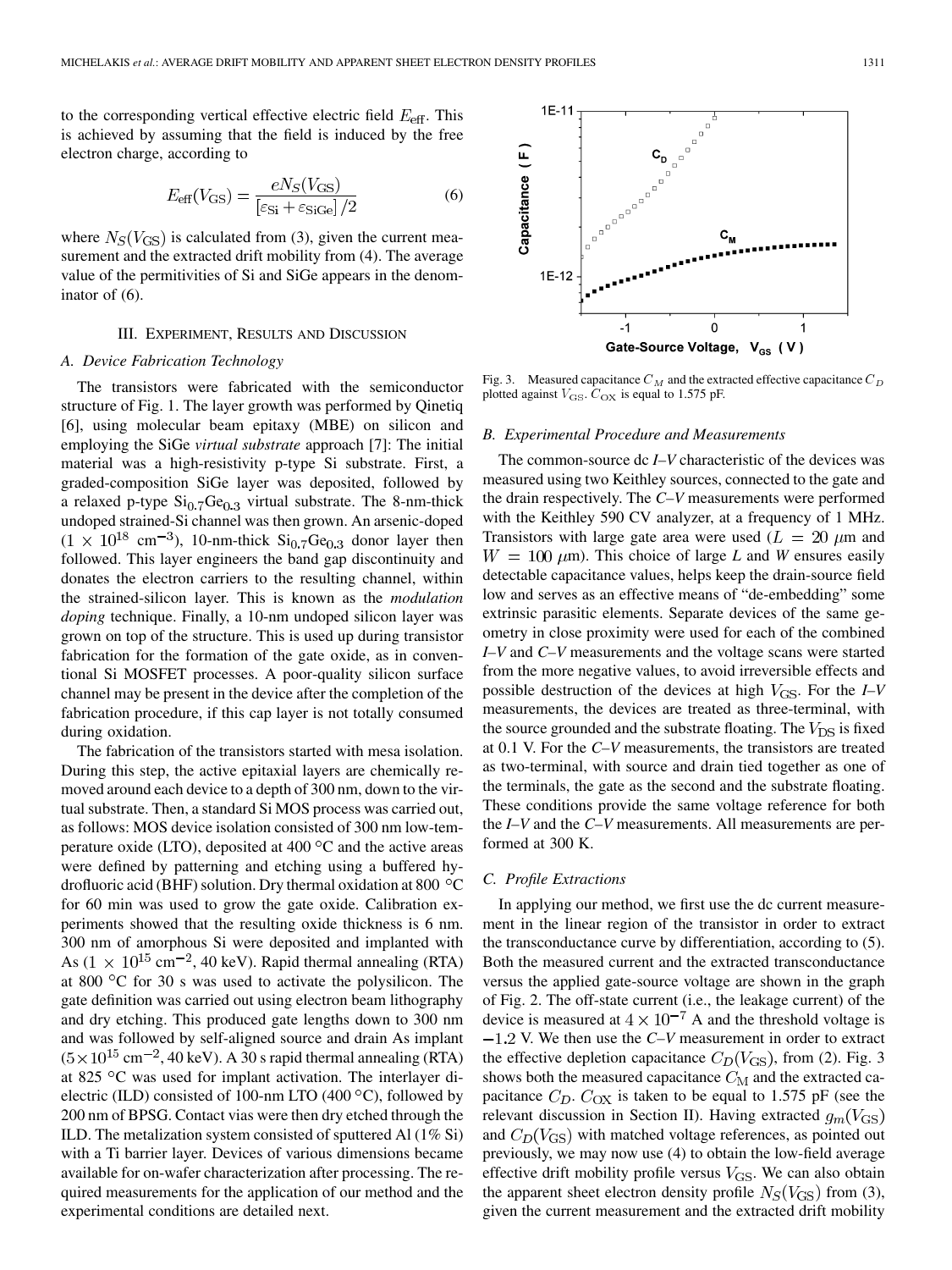

Fig. 4. The extracted low-field average effective drift mobility and the apparent sheet electron density versus the applied gate-source voltage.



Fig. 5. Extracted low-field average effective drift mobility, plotted against the effective vertical electric field (square points). Also shown, the universal bulk-Si mobility and the strained silicon mobility from [[8\]](#page-4-0).

from (4). Both these profiles are included in the graph of Fig. 4. Finally, we perform the variable translation from  $V_{\rm GS}$  to the effective vertical electric field using (6), as described in Section II, and plot the extracted average drift mobility versus the vertical electric field in Fig. 5. In the same figure and for comparison reasons, the dashed line shows the universal bulk-silicon mobility of an inverted surface channel while the solid line shows the universal mobility of a strained-Si surface channel, both from [[8\]](#page-4-0).

# *D. Discussion*

In discussing these results, we should first observe the local maximum in the transconductance and the kink in the measured capacitance, both occurring at a bias around  $-0.75$  V (see Figs. 2 and 3, respectively). Both these patterns can be qualitatively attributed to the presence of the buried transistor channel. The application of our method has quantitatively linked this information with the average drift mobility and the apparent sheet electron density profiles in our devices. In more detail and with regard to Fig. 4,  $N_S$  increases almost linearly with  $V_{\text{GS}}$  and shows saturation, while reaching the value of  $3.4 \times 10^{12}$  cm<sup>-2</sup> (see Fig. 4). The corresponding drift mobility is low compared

to bulk silicon standards (200 cm<sup>2</sup>/Vs), after passing the maximum value of 618 cm<sup>2</sup>/Vs, for  $N_S = 3 \times 10^{11}$  cm<sup>-2</sup>. This last value is apparently a measure of the maximum sheet electron density that the buried channel can support. For more positive gate-source voltage it will be reasonable to assume that the excess carriers cannot be confined within this intended channel. Observing the graph of Fig. 5 can draw a clearer picture. For low vertical electric field values, the mobility overshoots the universal curve, suggesting that a strained channel does indeed exist. But the amount of overshoot and the fact that, at very low fields an abrupt mobility drop occurs, is consistent with the presence of Coulomb scattering [[8\]](#page-4-0), [\[9](#page-4-0)]. This could mean the existence of excessive impurities or defects in the strained channel. Then, for higher electric field values, the transistor behaves as a poor-mobility device with surface-channel-like mobility degradation characteristics. As just mentioned, this degradation could be the result of poor electron confinement in the buried strained-Si channel, in which case the excess free carriers would use the heavily doped SiGe donor layer, situated directly below the gate oxide. A parasitic surface channel can also be formed if, during device fabrication, part of the silicon cap layer is left unused. In such a case, the scattering will be significant, as the layer structure has not been designed with this in mind, and there is no provision for an extra spacer layer. This parasitic channel, if present, is also bound to be very thin, a feature that is most likely to further degrade the mobility. In the worst case, both an unintentional silicon surface channel, together with poor electron confinement in the BC can be assumed. It is noted here that on-wafer S-parameter measurements on  $0.5 \mu m$  gate transistors, revealed a current-gain cutoff frequency of 1 GHz, with an  $I_{\text{DSS}}$  of 126 mA/mm and a transconductance of 148 mS/mm. This poor high-frequency performance, despite the decent dc figures of merit, could be justified to a certain extent, given the extracted mobility and carrier density profiles just described.

As already mentioned, the layer structure used for this paper was not optimized. There is also room for improvements in the device fabrication process. All these are possibly reflected in the extracted transport parameter magnitudes. What could be more important though, is to observe the trends and, in doing so, it seems that there is a preferable regime of operation for the buried-channel depletion mode strained-Si–SiGe n-MOSFETs, in terms of mobility enhancement. This regime is clearly related to near-threshold and low drain-source voltage biasing conditions, according to our results. Furthermore, an important point to note regarding the proposed technique, is the use it could potentially have in device modeling.

## IV. CONCLUSION

We have adapted simple and well-established characterization techniques to develop a method suitable for extracting the average drift mobility and the apparent sheet electron density profiles in strained-silicon buried-channel depletion-mode n-MOSFETs. By applying it on fabricated transistors we were able to assess their electrical quality and identify an optimum regime of operation. This method should be useful in establishing explicit modeling links between the layer design and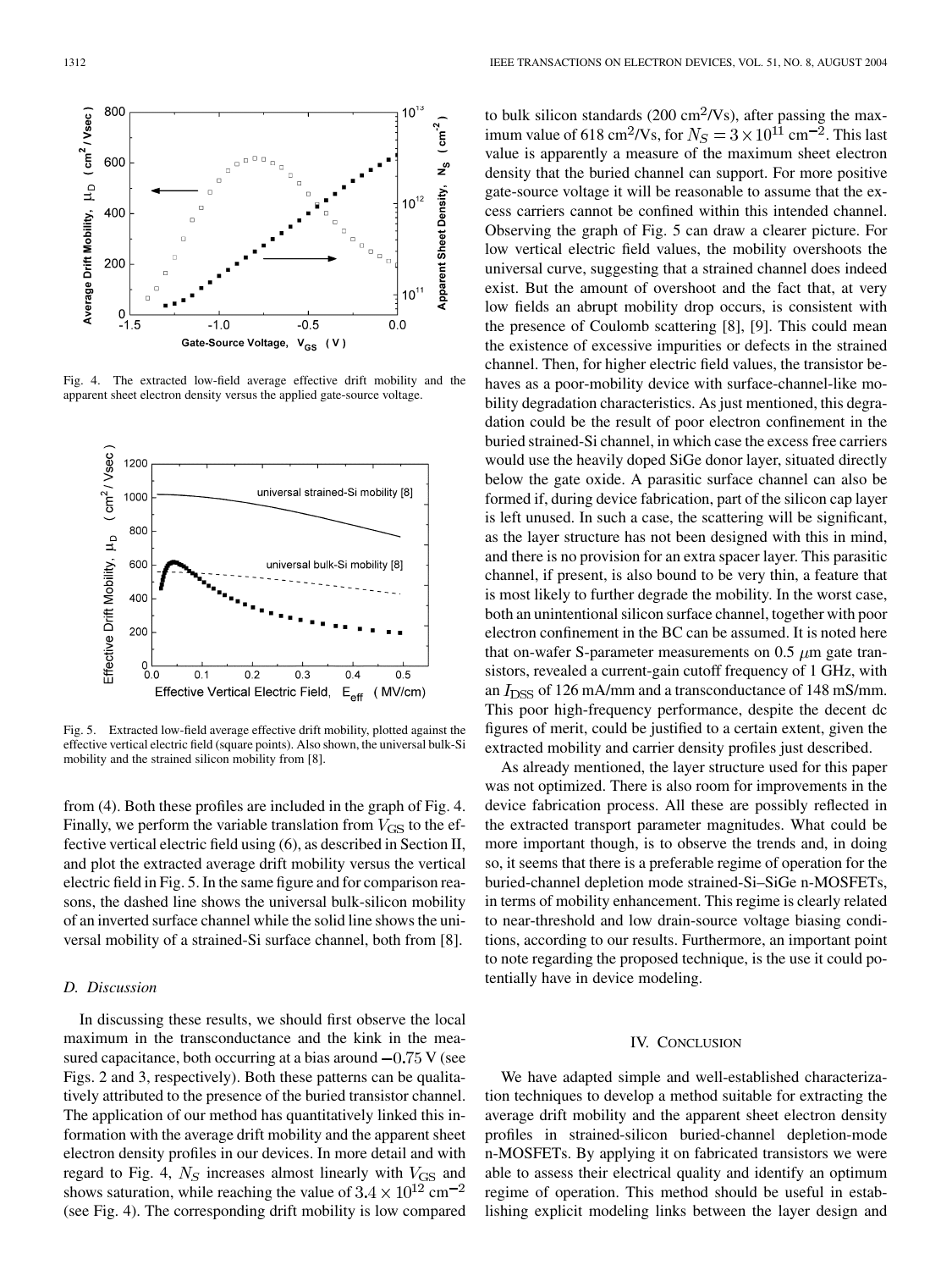<span id="page-4-0"></span>the device performance and also as a nondestructive tool for evaluating the device transport characteristics.

#### ACKNOWLEDGMENT

The authors are grateful to Dr. D. Haigh for his valuable comments. The semiconductor structure was supplied by Qinetic and the device fabrication was performed at the EPSRC Fabrication Facility, University of Southampton.

#### **REFERENCES**

- [1] K. Rim, J. L. Hoyt, and J. F. Gibbons, "Fabrication and analysis of deep submicrometer strained-Si n-MOSFETs," *IEEE Trans. Electron Devices*, vol. 47, pp. 1406–1415, July 2000.
- [2] M. Zeuner, A. Fox, T. Hackbarth, D. Behammer, and U. Koenig, "90 GHz  $f_T$  SiGe HFET with fully optical self-aligned sub 100 nm gate," in *Proc. 60th Device Research Conf.*, 2002, pp. 53–54.
- [3] K. Steiner, N. Uchitomi, and N. Toyoda, "Mobility profiles in submicrometer WN<sub>x</sub>-BPLDD-GaAs MESFETs," Jpn. J. Appl. Phys., vol. 29, no. 3, pp. 489–494, Mar. 1990.
- [4] E. H. Nicollian and J. R. Brews, *MOS (Metal Oxide Semiconductor) Physics and Technology*. New York: Wiley, 1982.
- [5] R. A. Pucel and C. F. Krumm, "Simple method of measuring drift-mobility profiles in thin semiconductor films," *Electron. Lett.*, vol. 12, no. 10, pp. 240–242, 1976.
- [Online]. Available: www.qinetiq.com
- [7] T. Hackbarth, G. Hoeck, H.-J. Herzog, and M. Zeuner, "Strained-relieved SiGe buffers for Si-based heterostructure field-effect transistors," *J. Cryst. Growth*, vol. 201/202, pp. 734–738, 1999.
- [8] H. M. Nayfeh, C. W. Leitz, A. J. Pitera, E. A. Fitzgerald, J. L. Hoyt, and D. A. Antoniadis, "Influence of high channel doping on the inversion layer electron mobility in strained silicon n-MOSFETs," *IEEE Electron Device Lett.*, vol. 24, pp. 248–250, Apr. 2003.
- [9] S. Takagi, A. Toriumi, M. Iwase, and H. Tango, "On the universality of the inversion layer mobility in Si MOSFETs—Part I: Effects of substrate impurity concentration," *IEEE Trans. Electron Devices*, vol. 41, pp. 2357–2362, Dec. 1994.



**Kostis Michelakis** (M'04) was born in Chania, Greece, in 1963. He received the graduate degree in physics and the M.S. degree in applied physics from the University of Crete, Crete, Greece, and the Ph.D. degree from the University of Athens, Athens, Greece, in 1985, 1990, and 1994, respectively.

From 1994 to 1999, he was a Research Scientist and Clean Room Processing Engineer at the Microelectronics Research Group, FORTH, Crete, Greece. He spent one year at the CCLRC Daresbury Laboratory, Daresbury, U.K. He is currently a Research

Fellow in the Department of Electrical and Electronic Engineering, Imperial College London, London, U.K. His fields of interest are in physics, technology and applications of III-V and Si-based devices. He has authored and coauthored more than 25 papers in international refereed journals and he has been appointed a reviewer for *Electronics Letters* and for ISCAS 2003.



**Antonio Vilches** was born in London, U.K., in 1969. He received the graduate degree in electronic engineering from Salford University, Manchester, U.K., in 1996, and the Ph.D. degree in electronic engineering from Imperial College London, London, U.K., in 2004.

He spent some years working for IBM U.K., London, U.K. He is now a Research Associate in the Circuits and Systems research group, Electrical and Electronic Engineering Department, Imperial College London. His interests include mi-

crowave/photonic device modeling and circuit design for RF and micropower applications. He has coauthored more than 12 publications in related fields.



**Christos Papavassiliou** was born in Athens, Greece, in 1960. He received the B.Sc. degree in physics from the Massachusetts Institute of Technology, Cambridge, and the Ph.D. degree in applied physics from Yale University, New Haven, CT.

He has worked on monolithic microwave integrated circuit (MMIC) design and measurements at FORTH, Crete, Greece and has been involved in several European and regional projects on GaAs MMIC technology. In 1996, he joined Imperial College London, London, U.K., where he is a Senior

Lecturer. He currently works on SiGe technology development as well as instrumentation and substrate noise coupling in mixed mode integrated circuit design. He has contributed to 30 publications.



**Solon Despotopoulos** (M'04) was born in Athens, Greece, in 1971. He received the B.Sc. degree in physics and M.Sc. degree in electronics from University of Patras, Patras, Greece, and the Ph.D. degree in electronic engineering from Imperial College London, London, U.K., in 1993, 1997, and 2003, respectively. His Ph.D. dissertation, titled "SiGe HFETs for analogue high frequency applications," focused on characterization of SiGe MOSFETs and MODFETs and on how to use them in order to build analogue integrated circuits.

He is currently a Research Associate in the Circuits and Systems research group, Electrical and Electronic Engineering Department, Imperial College London, where, for the past year, he has been developing a measuring instrument that collects data from various sensors within the fuel tank of an aircraft. His interests include FET device characterization and analogue and digital circuit design used in sensor and actuator applications.



**Kristel Fobelets** received the M.Sc. degree in electrical engineering from the Free University of Brussels, Brussels, Belgium, and the Ph.D. degree from IMEC, Brussels, in 1989 and 1994, respectively.

She is currently a Senior Lecturer in the Electrical and Electronic Engineering Department, Imperial College London, London, U.K. Her interests lie in the physics and applications of semiconductor devices based on new material systems or quantum mechanical effects in Si:SiGe and III-V materials, with the purpose of optimising existing device/cir-

cuit applications in speed and functionality. Her current research concerns low power analogue strained-Si devices/circuits, low temperature strained-Si electronics and the development of alternative material analysis techniques. She is author and coauthor of more than 60 papers in technical journals and conference proceedings.

Dr. Fobelets is a member of the CEMD, Imperial College London.